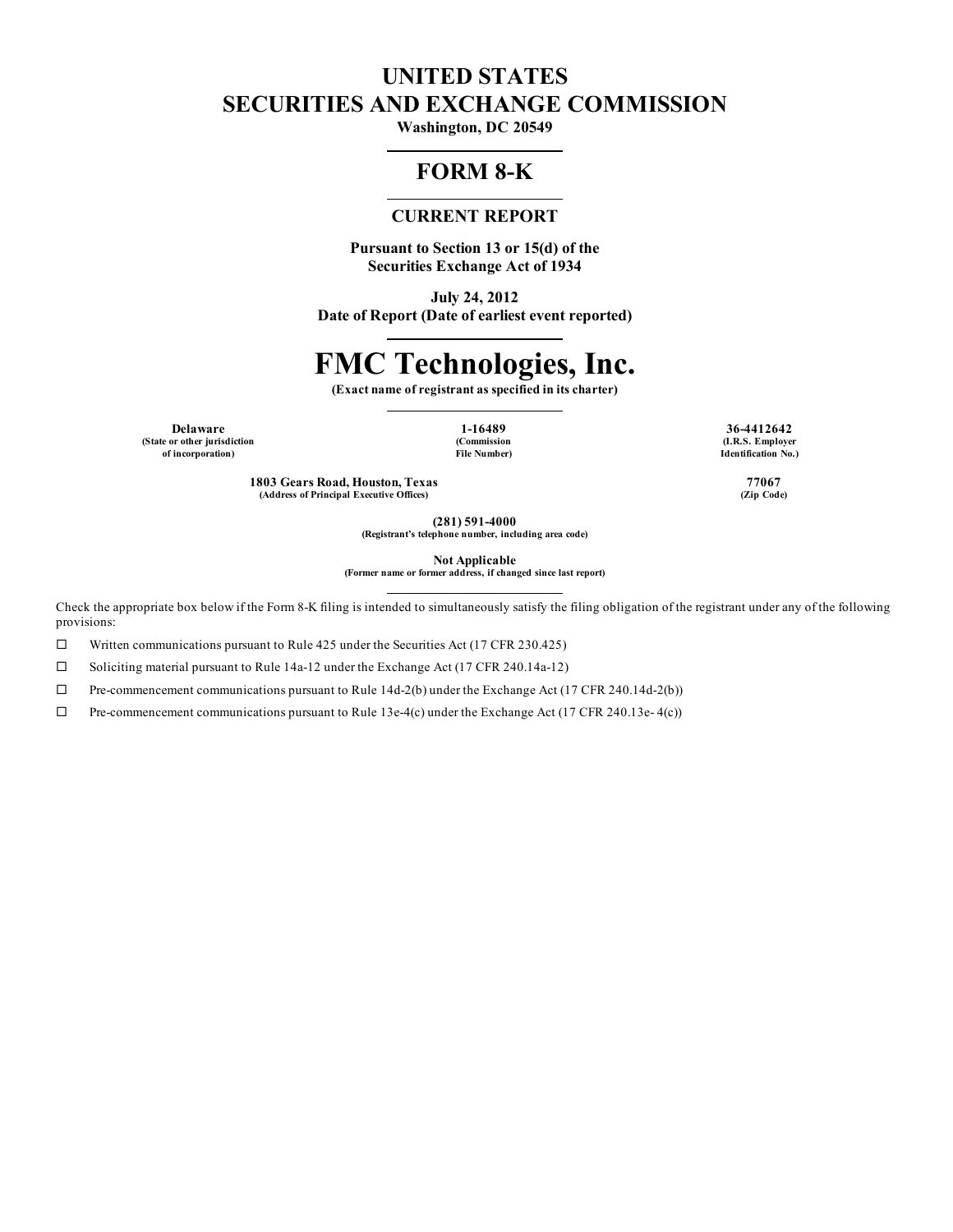#### **Item 2.02 Results of Operations and Financial Condition**

On July 24, 2012, FMC Technologies, Inc. issued a news release announcing its financial results for the fiscal quarter ended June 30, 2012. A copy of the news release is furnished as Exhibit 99.1 to this report and is incorporated herein by reference.

#### **Item 9.01 Financial Statements and Exhibits**

Exhibit No. Description 99.1 News Release issued by FMC Technologies, Inc. dated July 24, 2012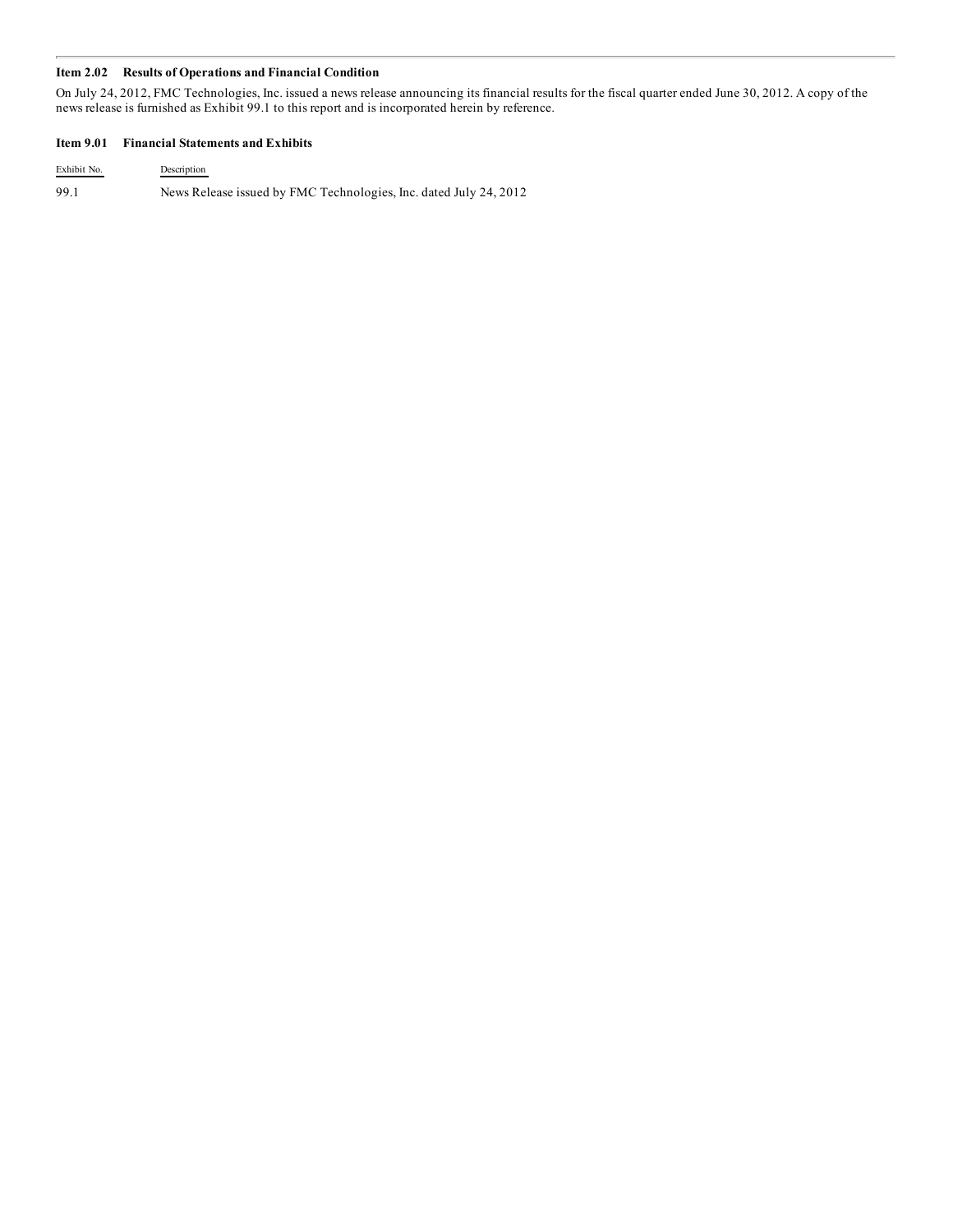#### **SIGNATURE**

Pursuant to the requirements of the Securities Exchange Act of 1934, the registrant has duly caused this report to be signed on its behalf by the undersigned hereunto duly authorized.

### **FMC TECHNOLOGIES, INC.**

By: /s/ Maryann T. Seaman

Dated: July 24, 2012 Name: Maryann T. Seaman Title: Senior Vice President and Chief Financial Officer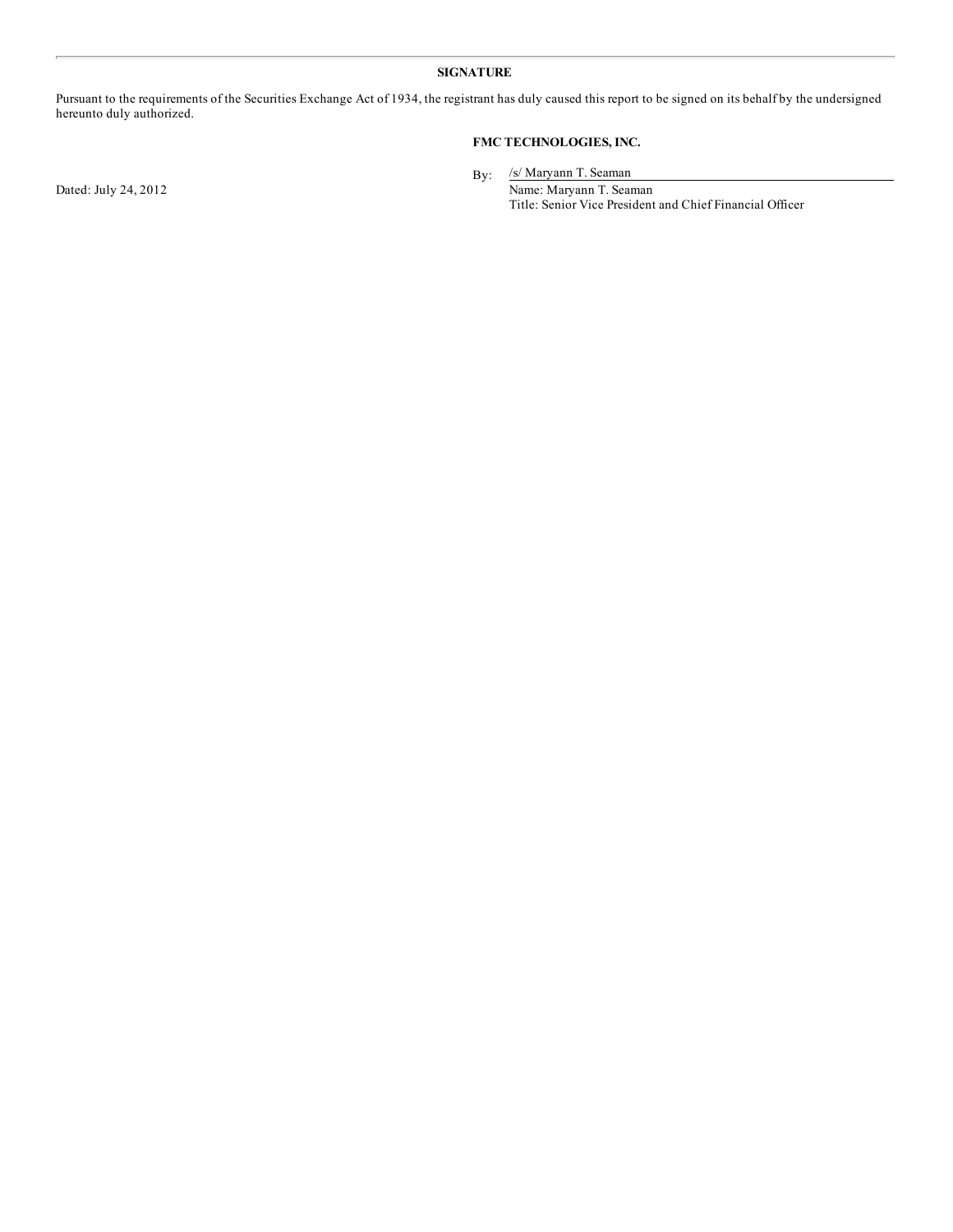

| Release | Immediate Release |                                             |                  |
|---------|-------------------|---------------------------------------------|------------------|
| Contact |                   | Investors: Bradley Alexander (281) 260-3665 |                  |
|         | Media:            | Lisa Albiston                               | $(281)$ 931-2513 |
|         |                   | Michael King                                | $(281)$ 931-2540 |

**FMC Technologies Reports Second Quarter 2012 Diluted Earnings per Share of \$0.46**

#### **Highlights:**

- **• Record Company operating profit of \$203 million**
- **• Second quarter Subsea Technologies revenue of \$946 million**
- **• Year-to-date Subsea Technologies orders of \$2.3 billion**
- **• Record Surface Technologies revenue and operating profit**

**HOUSTON, July 24, 2012** – FMC Technologies, Inc. (NYSE:FTI) today reported second quarter 2012 revenue of \$1.5 billion, up 22 percent from the prior-year quarter. Diluted earnings per share were \$0.46 compared to \$0.39 in the prior-year quarter.

Total inbound orders were \$1.4 billion and included \$878.2 million in Subsea Technologies orders. Backlog for the Company was \$5.2 billion, including Subsea Technologies backlog of \$4.3 billion.

"We saw improvement in Subsea Technologies' margin this quarter and are confident we will continue to see margins increase during the remainder of 2012," said John Gremp, Chairman, President and CEO of FMC Technologies. "The robust outlook for subsea continues as customers move forward with developing their significant offshore portfolios. Our Surface Technologies segment had another record earnings quarter on the strength of our growing international surface wellhead business and the execution of our backlog in our fluid control business."

"Looking at the second half of 2012, we are narrowing our full year diluted earnings per share range to \$2.10 to \$2.20."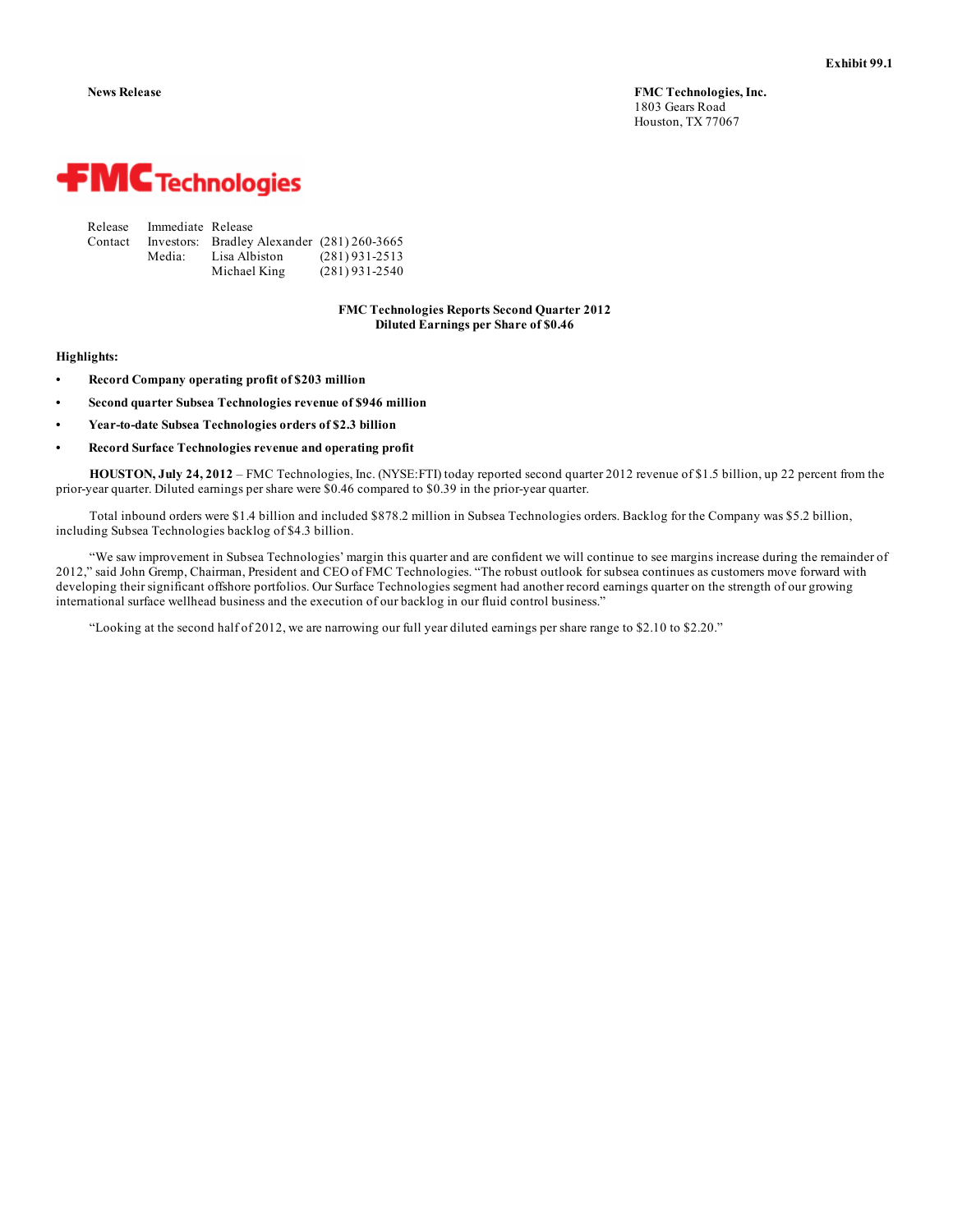FMC Technologies Reports Second Quarter 2012 Diluted Earnings per Share of \$0.46 2

#### **Review of Operations – Second Quarter 2012**

#### **Subsea Technologies**

Subsea Technologies' second quarter revenue was \$945.8 million, up 18 percent from the prior-year quarter. Subsea Technologies' operating profit improved to \$109.7 million due to higher volume and improved execution. This operating profit includes a \$13.2 million net benefit associated with the Schilling Robotics acquisition.

Subsea Technologies' inbound orders for the second quarter were \$878.2 million and backlog was \$4.3 billion.

#### **Surface Technologies**

Surface Technologies' second quarter revenue of \$413.8 million was 33 percent higher than the prior-year quarter. Surface Technologies had record operating profit of \$84.2 million in the second quarter, up 49 percent from the prior-year quarter. Both increases were driven by continued strength in fluid control and higher volumes in surface wellhead.

Surface Technologies' inbound orders were \$365.7 million in the second quarter and backlog for the segment finished the quarter at \$573.6 million.

#### **Energy Infrastructure**

Energy Infrastructure's second quarter revenue was \$139.4 million, up 16 percent from the prior-year quarter. This increase came primarily from increased sales in measurement solutions and material handling.

Energy Infrastructure had operating profit of \$9.1 million in the second quarter, down 15 percent from the prior-year driven by lower volume in loading systems due to timing of inbound.

Energy Infrastructure's inbound orders for the second quarter were \$146.4 million and backlog was \$284.7 million.

#### **Corporate Items**

Corporate expense in the second quarter was \$10.4 million, a decrease of \$0.2 million from the prior-year quarter. Other revenue and other expense, net, was \$29.7 million, an increase of \$27.7 million from the prior-year quarter. This was due largely to an increase of \$12.6 million related to the potential earnout associated with the acquisition of Multi Phase Meters and \$4.0 million in foreign exchange net loss in 2012 compared to \$4.0 million in foreign exchange net gain in 2011.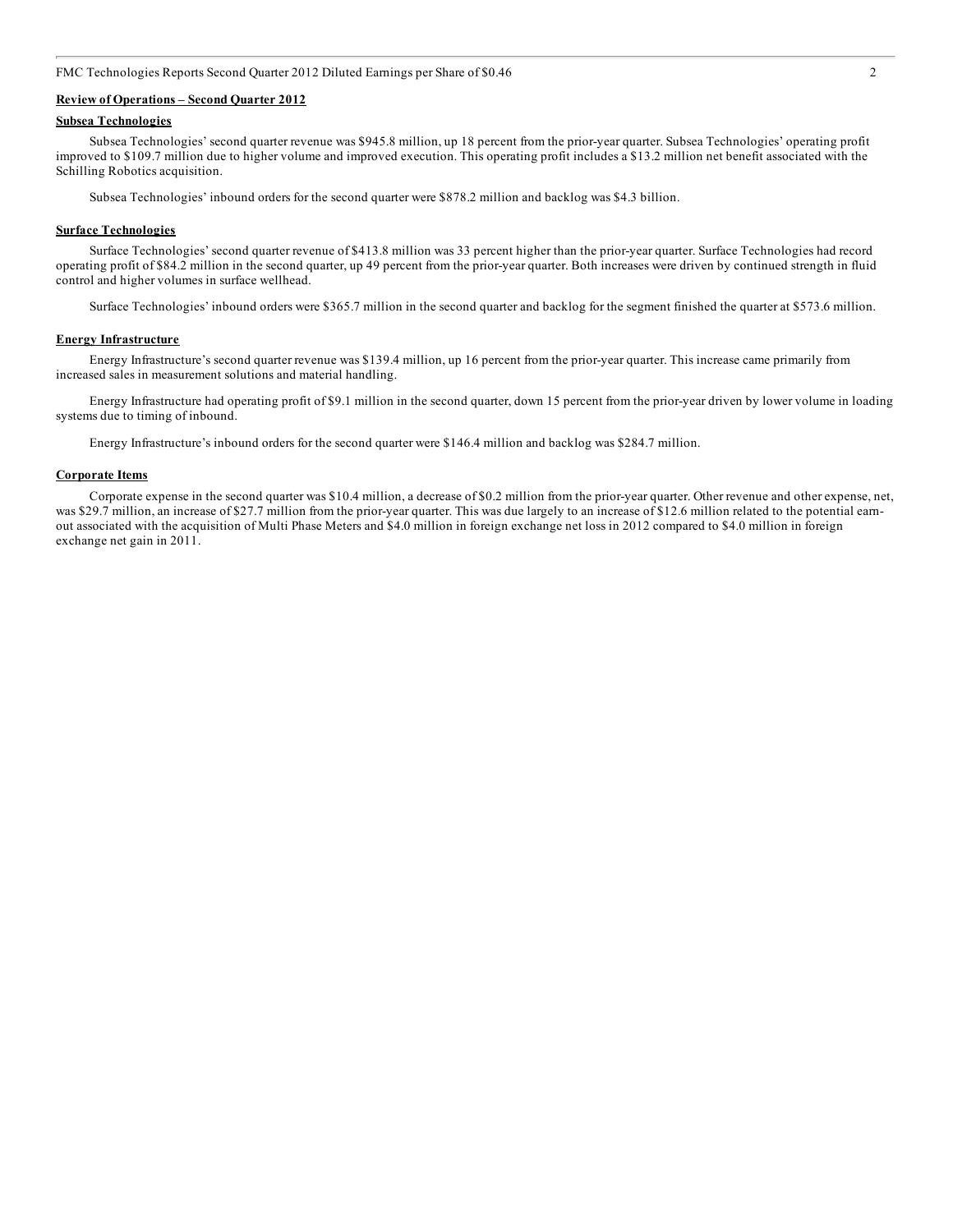The Company ended the quarter with net debt of \$940.9 million. Net interest expense was \$6.4 million in the quarter.

The Company repurchased 511,000 shares of common stock in the quarter, at an average cost of \$40.07 per share.

Depreciation and amortization for the second quarter was \$35.4 million, up \$5.3 million from the sequential quarter. Capital expenditures for the second quarter were \$99.3 million.

The Company recorded an effective tax rate of 28.5 percent for the second quarter.

#### **Summary and Outlook**

FMC Technologies reported second quarter diluted earnings per share of \$0.46, up 18 percent over the prior year quarter.

Total inbound orders of \$1.4 billion in the second quarter included \$878.2 million in Subsea Technologies orders. The Company's backlog stands at \$5.2 billion, including Subsea Technologies backlog of \$4.3 billion.

Subsea revenue is expected to be approximately \$4.0 billion for the full year.

The Company narrowed its guidance for 2012 diluted earnings per share to a range of \$2.10 to \$2.20, reflecting a year-over-year increase of 28 to 34 percent.

FMC Technologies, Inc. (NYSE:FTI) is a leading global provider of technology solutions for the energy industry. Named by FORTUNE® Magazine as the World's Most Admired Oil and Gas Equipment, Service Company in 2012, the Company has approximately 16,100 employees and operates 27 production facilities in 16 countries. FMC Technologies designs, manufactures and services technologically sophisticated systems and products such as subsea production and processing systems, surface wellhead systems, high pressure fluid control equipment, measurement solutions, and marine loading systems for *the oil and gas industry. For more information, visit www.fmctechnologies.com.*

This release contains "forward-looking statements" as defined in the Private Securities Litigation Reform Act of 1995. The words "expected," "continue," "outlook," and similar expressions are intended to identify forward-looking statements, which are generally not historical in nature. Such forward-looking statements involve significant risks, uncertainties and assumptions that could cause actual results to differ materially from our historical experience and our present expectations or projections. FMC Technologies cautions you not to place undue reliance on any forward-looking statements, which speak only as of the date hereof. Known material factors that could cause actual results to differ materially from those contemplated in the forward-looking statements include those set forth in the Company's filings with the Securities and Exchange Commission, including its Annual Report on Form 10-K, Quarterly Reports on Form 10-Q and Current Reports on Form 8-K, as well as the following: demand for our systems and services, which is affected by changes in the price of, and demand for, crude oil and natural gas in domestic and international markets; potential liabilities arising out of the installation or use of our systems; continuing consolidation within our customers' industries; U.S. and international laws and regulations that may increase our costs, limit the demand for our products and services or restrict our operations; disruptions in the political, regulatory, economic and social conditions of the foreign countries in which we conduct business; fluctuations in currency markets worldwide; cost overruns that may affect profit realized on our fixed price contracts; the cumulative loss of major contracts or alliances; our dependence on the continuing services of key managers and employees and our ability to attract, retain and motivate additional highly-skilled employees for the operation and expansion of our business; rising costs and availability of raw materials; a failure of our information technology infrastructure or any significant breach of security; our ability to develop and implement new technologies and services, as well as our ability to protect and maintain critical intellectual property assets; the outcome of uninsured claims and litigation against us; disruptions in the timely delivery of our backlog and its effect on our future sales, profitability, and our relationships with our customers; and disruptions in the financial and credit markets and its impact on our customers' activity levels, spending for our products and services and ability to pay amounts owed us. FMC Technologies undertakes no obligation to publicly update or revise any of its forward-looking statements after the date they are made, whether as a result of new information, future events or otherwise.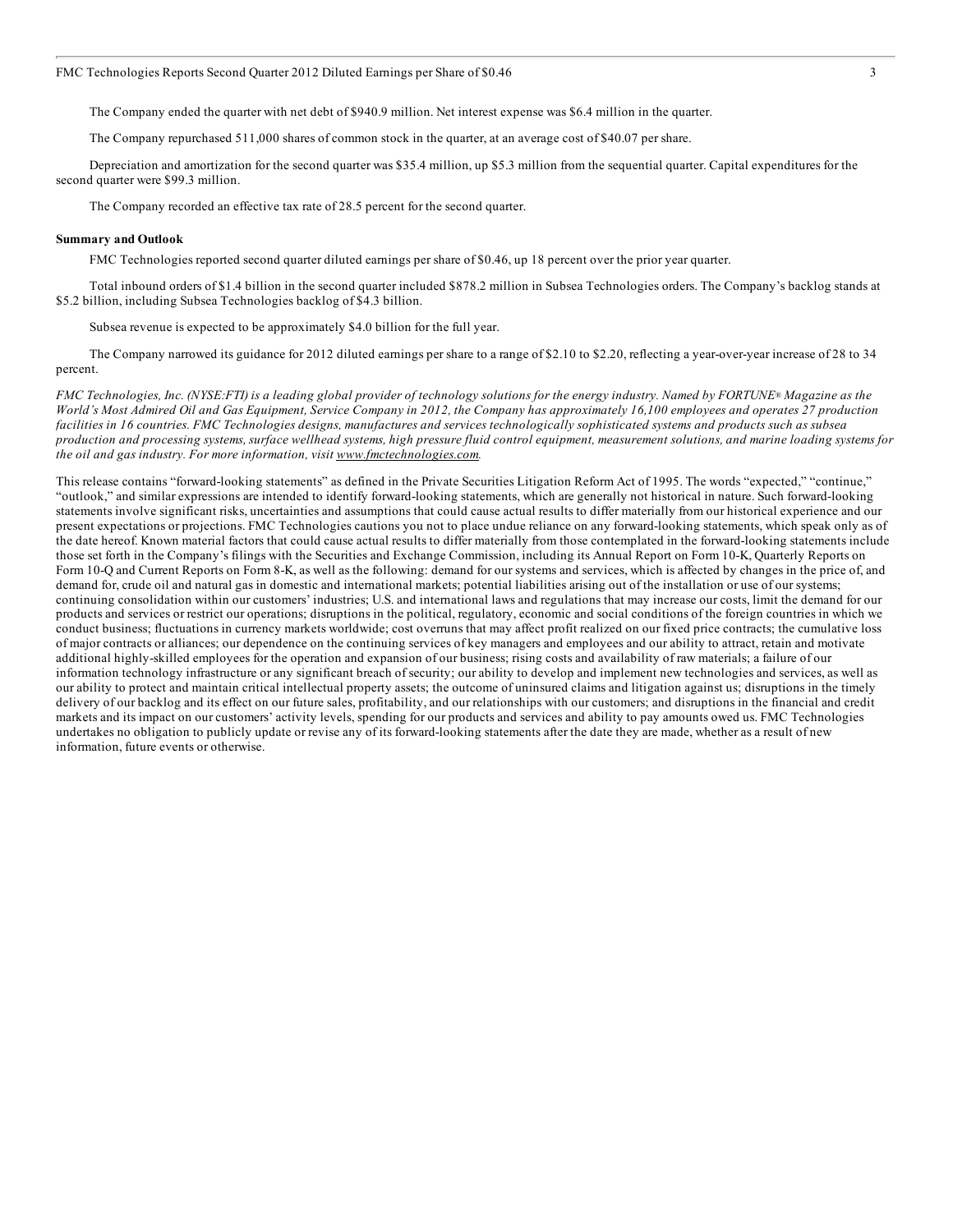FMC Technologies Reports Second Quarter 2012 Diluted Earnings per Share of \$0.46 4

FMC Technologies, Inc. will conduct its second quarter 2012 conference call at 9:00 a.m. ET on Wednesday, July 25, 2012. The event will be available at www.fmctechnologies.com. An archived audio replay will be available after the event at the same website address. In the event of a disruption of **service or technical difficulty during the call, information will be posted at www.fmctechnologies.com/earnings.**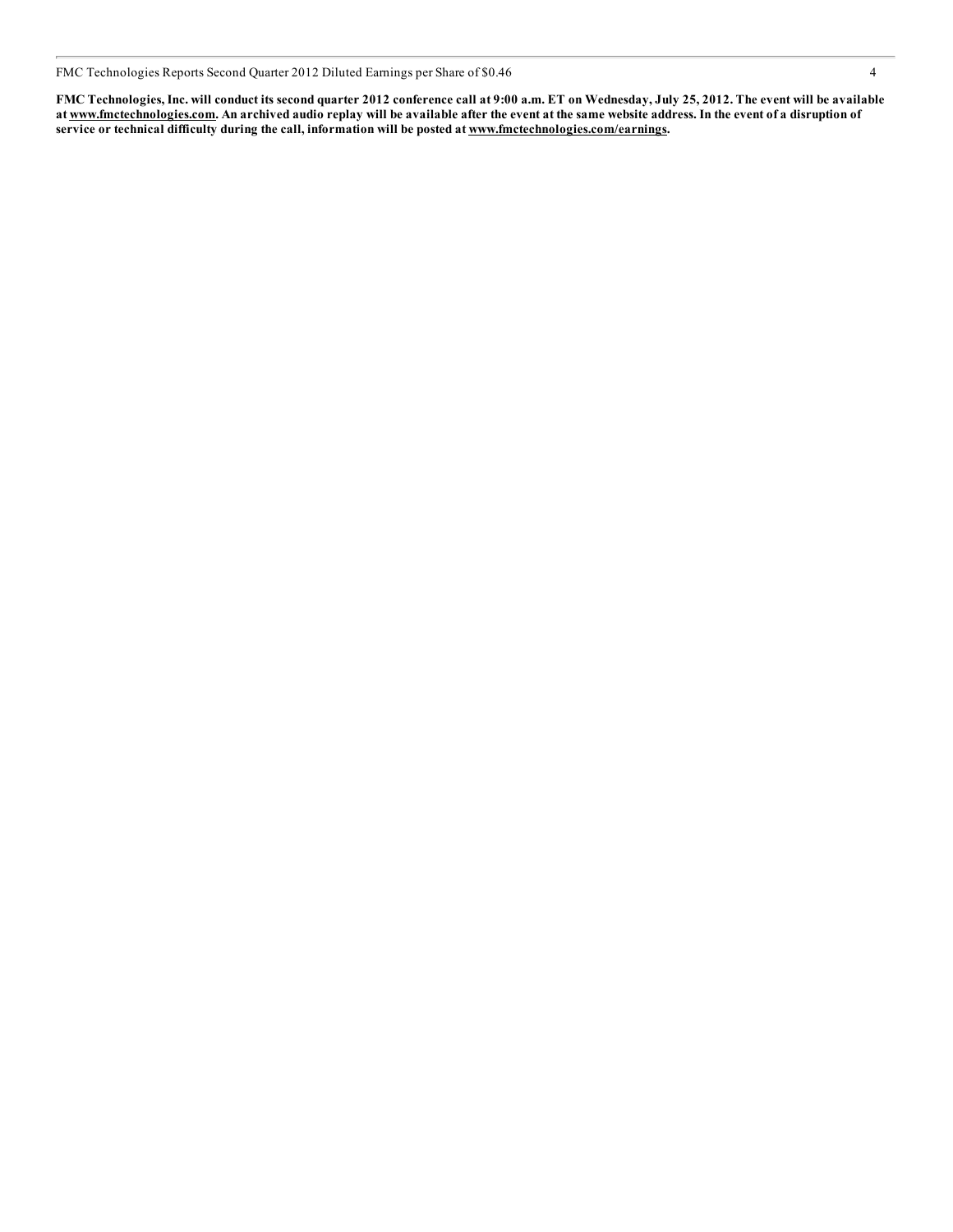#### **FMC TECHNOLOGIES, INC. AND CONSOLIDATED SUBSIDIARIES CONDENSED CONSOLIDATED STATEMENTS OF INCOME (In millions except per share amounts, unaudited)**

|                                                            |            | <b>Three Months Ended</b><br>June 30 |            | <b>Six Months Ended</b><br>June 30 |  |
|------------------------------------------------------------|------------|--------------------------------------|------------|------------------------------------|--|
|                                                            | 2012       | 2011                                 | 2012       | 2011                               |  |
| Revenue                                                    | \$1,494.9  | \$1,229.4                            | \$2,891.5  | \$2,311.3                          |  |
| Costs and expenses                                         | 1,346.8    | 1,092.0                              | 2,613.5    | 2,066.5                            |  |
|                                                            | 148.1      | 137.4                                | 278.0      | 244.8                              |  |
| Other income, net                                          | 16.1       | 2.5                                  | 20.1       | 4.9                                |  |
| Income before net interest expense and income taxes        | 164.2      | 139.9                                | 298.1      | 249.7                              |  |
| Net interest expense                                       | (6.4)      | (2.1)                                | (9.9)      | (3.6)                              |  |
| Income from continuing operations before income taxes      | 157.8      | 137.8                                | 288.2      | 246.1                              |  |
| Provision for income taxes                                 | 44.6       | 42.2                                 | 75.3       | 64.8                               |  |
| Net income                                                 | 113.2      | 95.6                                 | 212.9      | 181.3                              |  |
| Net income attributable to noncontrolling interests        | (1.3)      | (1.3)                                | (2.2)      | (1.8)                              |  |
| Net income attributable to FMC Technologies, Inc.          | \$111.9    | 94.3<br>S.                           | \$210.7    | \$179.5                            |  |
| Earnings per share attributable to FMC Technologies, Inc.: |            |                                      |            |                                    |  |
| Basic                                                      | \$<br>0.47 | $\mathcal{S}$<br>0.39                | 0.88<br>\$ | 0.74<br>$\mathbb{S}$               |  |
| Diluted                                                    | S<br>0.46  | S.<br>0.39                           | \$<br>0.87 | \$<br>0.74                         |  |
| Weighted average shares outstanding:                       |            |                                      |            |                                    |  |
| Basic                                                      | 240.2      | 241.9                                | 240.2      | 241.8                              |  |
| Diluted                                                    | 241.5      | 243.8                                | 241.4      | 243.8                              |  |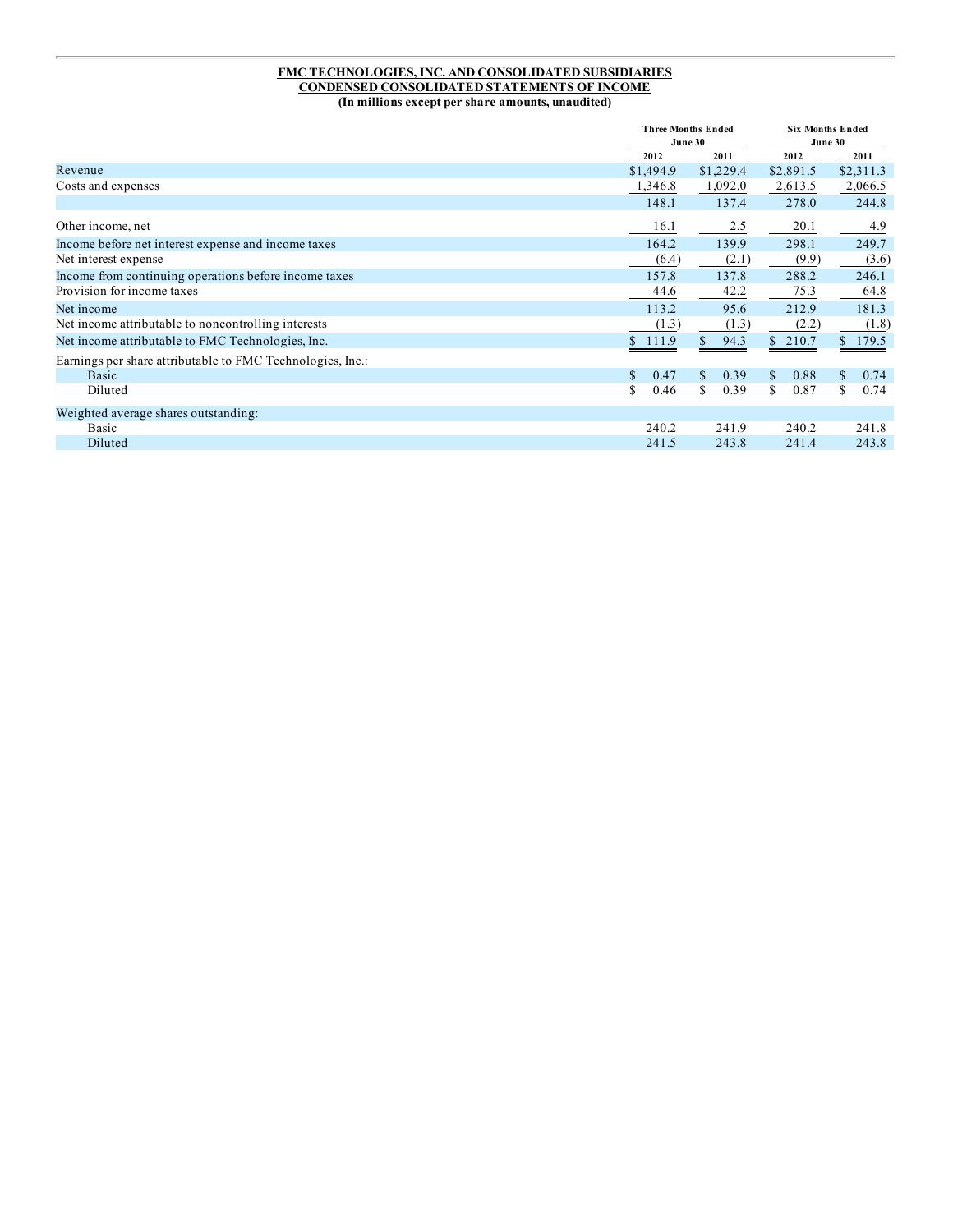#### **FMC TECHNOLOGIES, INC. AND CONSOLIDATED SUBSIDIARIES BUSINESS SEGMENT DATA (Unaudited and in millions)**

|                                                                                              | <b>Three Months Ended</b><br>June 30 |                       | <b>Six Months Ended</b><br>June 30 |                        |
|----------------------------------------------------------------------------------------------|--------------------------------------|-----------------------|------------------------------------|------------------------|
|                                                                                              | 2012                                 | 2011                  | 2012                               | 2011                   |
| <b>Revenue</b>                                                                               |                                      |                       |                                    |                        |
| Subsea Technologies                                                                          | S<br>945.8                           | S.<br>801.0           | \$1,840.7                          | \$1,490.5              |
| Surface Technologies                                                                         | 413.8                                | 310.3                 | 791.6                              | 601.6                  |
| Energy Infrastructure                                                                        | 139.4                                | 120.2                 | 276.4                              | 223.2                  |
| Other revenue (1) and intercompany eliminations                                              | (4.1)                                | (2.1)                 | (17.2)                             | (4.0)                  |
|                                                                                              | \$1,494.9                            | \$1,229.4             | \$2,891.5                          | \$2,311.3              |
| Income before income taxes                                                                   |                                      |                       |                                    |                        |
| Segment operating profit                                                                     |                                      |                       |                                    |                        |
| Subsea Technologies                                                                          | $\mathbb{S}$<br>109.7                | $\mathcal{S}$<br>84.0 | 184.8<br>\$.                       | 154.0<br><sup>\$</sup> |
| Surface Technologies                                                                         | 84.2                                 | 56.5                  | 162.2                              | 107.9                  |
| <b>Energy Infrastructure</b>                                                                 | 9.1                                  | 10.7                  | 18.4                               | 15.2                   |
| Total segment operating profit                                                               | 203.0                                | 151.2                 | 365.4                              | 277.1                  |
| Corporate items                                                                              |                                      |                       |                                    |                        |
| Corporate expense                                                                            | (10.4)                               | (10.6)                | (18.9)                             | (19.0)                 |
| Other revenue and other expense, net (1)                                                     | (29.7)                               | (2.0)                 | (50.6)                             | (10.2)                 |
| Net interest expense                                                                         | (6.4)                                | (2.1)                 | (9.9)                              | (3.6)                  |
| Total corporate items                                                                        | (46.5)                               | (14.7)                | (79.4)                             | (32.8)                 |
| Income from continuing operations before income taxes attributable to FMC Technologies, Inc. | \$<br>156.5                          | \$<br>136.5           | 286.0                              | 244.3<br>S.            |

(1) Other revenue comprises certain unrealized gains and losses on derivative instruments related to unexecuted sales contracts. Other expense, net, generally includes stock-based compensation, other employee benefits, LIFO adjustments, certain foreign exchange gains and losses, and the impact of unusual or strategic transactions not representative of segment operations.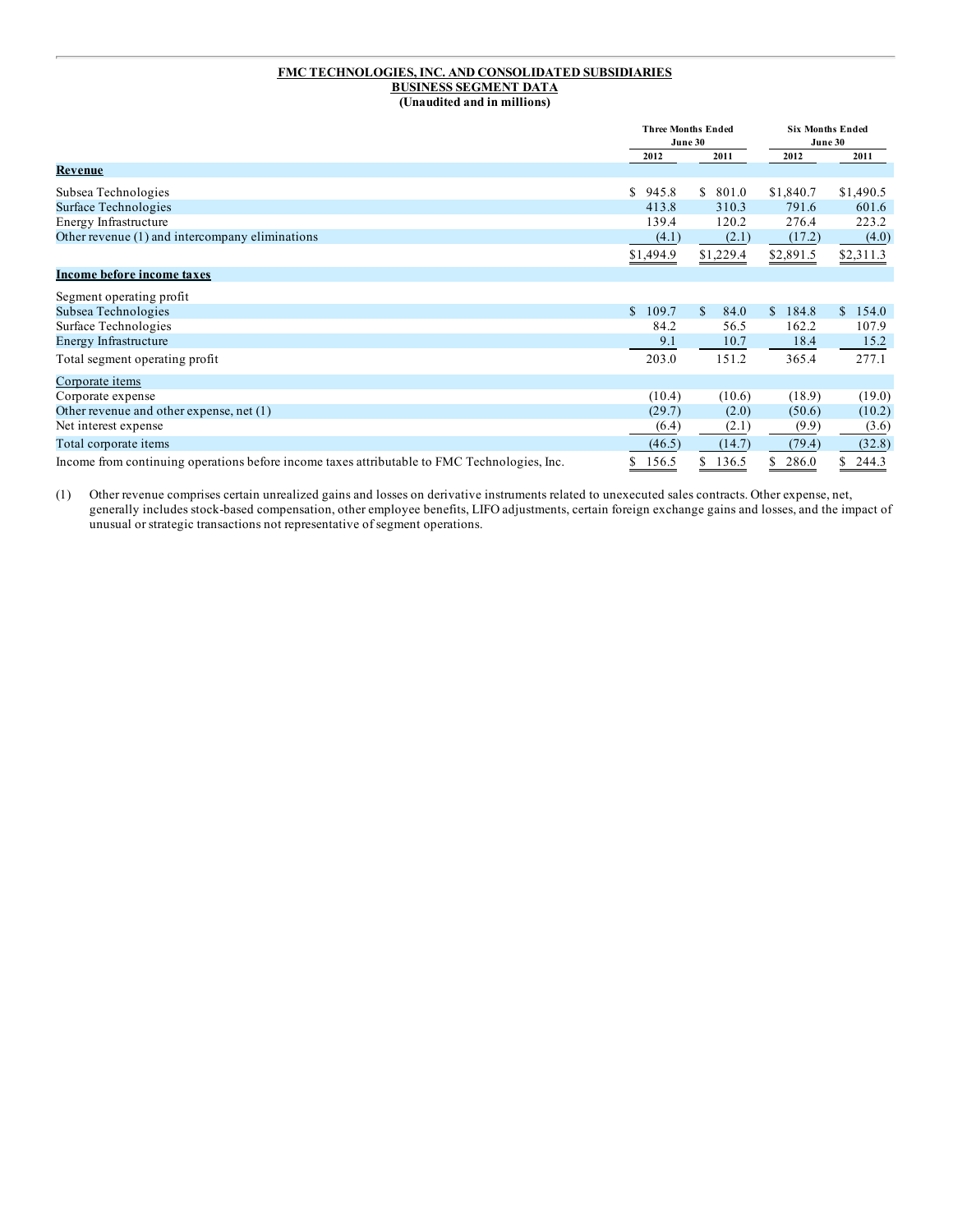#### **FMC TECHNOLOGIES, INC. AND CONSOLIDATED SUBSIDIARIES BUSINESS SEGMENT DATA (Unaudited and in millions)**

|                                     |           | <b>Three Months Ended</b><br>June 30 |           | <b>Six Months Ended</b><br>June 30 |  |
|-------------------------------------|-----------|--------------------------------------|-----------|------------------------------------|--|
|                                     | 2012      | 2011                                 | 2012      | 2011                               |  |
| <b>Inbound Orders</b>               |           |                                      |           |                                    |  |
| Subsea Technologies                 | \$ 878.2  | \$947.3                              | \$2,307.0 | \$1,887.2                          |  |
| Surface Technologies                | 365.7     | 451.5                                | 790.4     | 726.7                              |  |
| Energy Infrastructure               | 146.4     | 124.0                                | 338.6     | 272.9                              |  |
| Intercompany eliminations and other | (3.7)     | (0.2)                                | (1.4)     | (2.4)                              |  |
| Total inbound orders                | \$1,386.6 | \$1,522.6                            | \$3,434.6 | \$2,884.4                          |  |
|                                     |           |                                      | June 30   |                                    |  |

|                           | 2012      | 2011      |
|---------------------------|-----------|-----------|
| <b>Order Backlog</b>      |           |           |
| Subsea Technologies       | \$4,347.7 | \$4,193.1 |
| Surface Technologies      | 573.6     | 537.7     |
| Energy Infrastructure     | 284.7     | 236.9     |
| Intercompany eliminations | (1.3)     | (3.4)     |
| Total order backlog       | \$5,204.7 | \$4,964.3 |
|                           |           |           |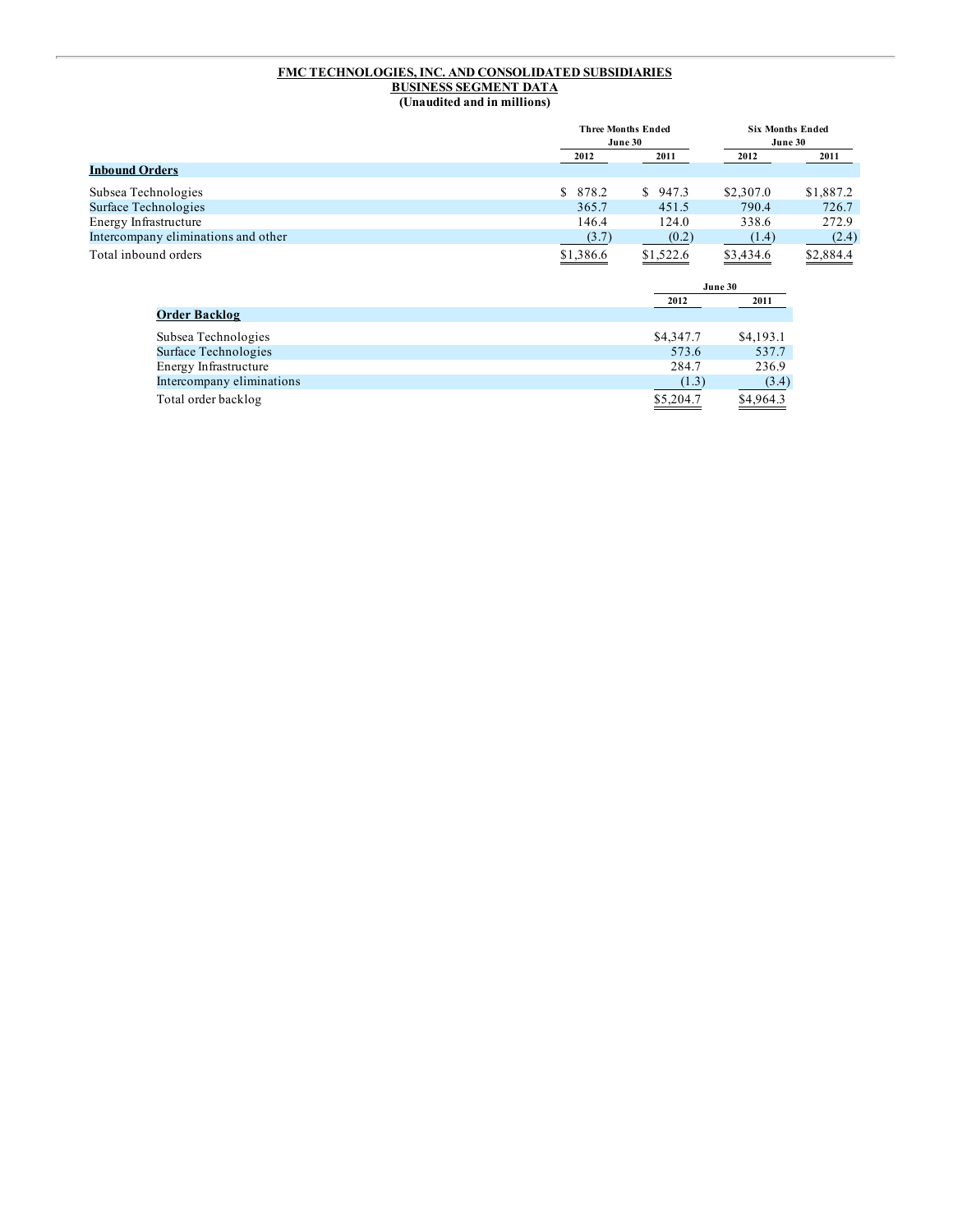#### **FMC TECHNOLOGIES, INC. AND CONSOLIDATED SUBSIDIARIES CONDENSED CONSOLIDATED BALANCE SHEETS (In millions)**

|                                                       | <b>June 30.</b><br>2012 | December<br>31, |
|-------------------------------------------------------|-------------------------|-----------------|
|                                                       | (Unaudited)             | 2011            |
| Cash and cash equivalents                             | \$275.3                 | \$344.0         |
| Trade receivables, net                                | 1,566.9                 | 1,341.6         |
| Inventories, net                                      | 881.3                   | 712.2           |
| Other current assets                                  | 402.0                   | 390.1           |
| Total current assets                                  | 3,125.5                 | 2,787.9         |
| Property, plant and equipment, net                    | 910.7                   | 767.9           |
| Goodwill                                              | 505.6                   | 265.8           |
| Intangible assets, net                                | 302.0                   | 128.0           |
| Investments                                           | 32.2                    | 161.4           |
| Other assets                                          | 137.5                   | 160.0           |
| Total assets                                          | \$5,013.5               | \$4,271.0       |
| Short-term debt and current portion of long-term debt | 102.1<br>S.             | \$587.6         |
| Accounts payable, trade                               | 550.2                   | 546.8           |
| Advance payments and progress billings                | 447.9                   | 450.2           |
| Other current liabilities                             | 743.9                   | 648.3           |
| Total current liabilities                             | 1,844.1                 | 2,232.9         |
| Long-term debt, less current portion                  | 1,114.1                 | 36.0            |
| Other liabilities                                     | 442.2                   | 564.4           |
| FMC Technologies, Inc. stockholders' equity           | 1,599.4                 | 1,424.6         |
| Noncontrolling interest                               | 13.7                    | 13.1            |
| Total liabilities and equity                          | \$5,013.5               | \$4,271.0       |